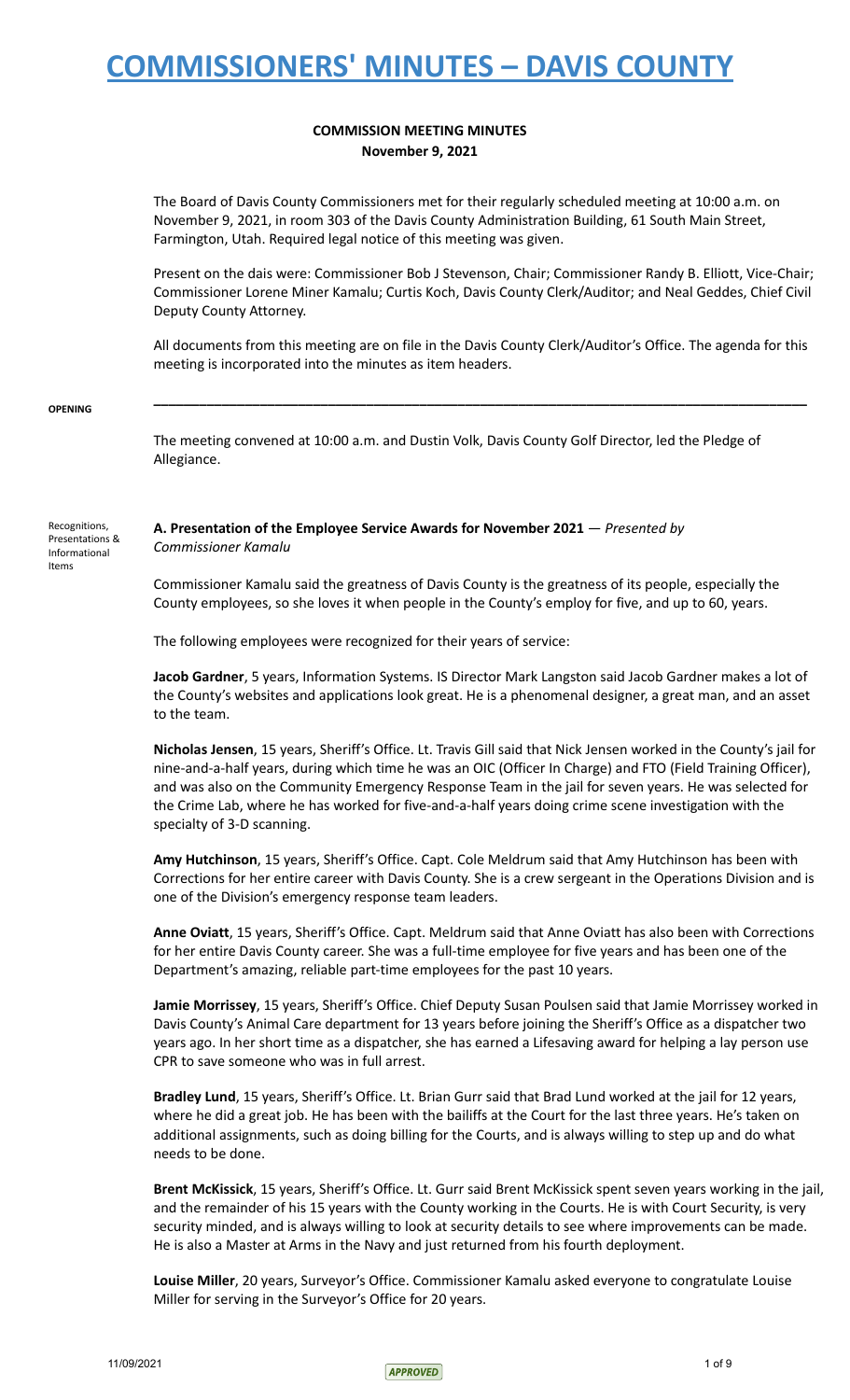**John Herndon**, 15 years, Attorney's Office. Chief Civil Deputy Neal Geddes recognized John Herndon on behalf of Davis County Attorney Troy Rawlings, who was out of town. John Herndon is an investigator with the Attorney's Office. He has been with the County for 15 years but has more than 40 years of experience. Craig Webb, John's direct supervisor, asked Neal to say that John is an amazing person, a super-solid employee, and he is the most effective tool the Office has in finding uncooperative witnesses, so he is a tremendous asset to our prosecutors. He is also the key to specialty courts, providing supervision to allow those courts to be successful. Troy Rawlings asked Neal to express his gratitude to John, but also how the prosecutors and his entire staff hold him in the highest regard. John is outstanding, excellent, and a true gentleman and professional — a class person in every way from work to kindness. Neal said he has not had as many opportunities to work with John, but has had a few instances where he needed John's assistance and found him to be a true gentleman, a true professional, and an extremely competent person who is a joy to work with.

[Employees from the Sheriff's Office and Surveyor's Office were unable to attend the meeting, but were honored in their absence.]

Commissioner Stevenson said it is a true pleasure being able to see the amount of dedication employees have here. It's a wonderful thing. Commissioners welcome new employees on a bi-weekly basis and always tell them it's a very good place to work, and they hope to see them [receiving Employee Service Awards] in five years.

## **B. Notice of Intent to Engage in Contract Negotiations for the Davis County/Utah State University Agricultural Heritage Center Design & Build Contractor RFP** — *Presented by Clerk/Auditor Curtis Koch*

The County recently issued an RFP (Request for Proposal) for the Agricultural Center Heritage building. A Notice of Intent to Engage in Contract Negotiations with Jardine Malaska Construction Services, LLC (JMCS) was announced. Staff will begin the process of negotiating the final contract, which should be back to Commissioners in the coming weeks.

**\_\_\_\_\_\_\_\_\_\_\_\_\_\_\_\_\_\_\_\_\_\_\_\_\_\_\_\_\_\_\_\_\_\_\_\_\_\_\_\_\_\_\_\_\_\_\_\_\_\_\_\_\_\_\_\_\_\_\_\_\_\_\_\_\_\_\_\_\_\_\_\_\_\_\_\_\_\_\_\_\_\_\_\_\_\_\_\_**

**\_\_\_\_\_\_\_\_\_\_\_\_\_\_\_\_\_\_\_\_\_\_\_\_\_\_\_\_\_\_\_\_\_\_\_\_\_\_\_\_\_\_\_\_\_\_\_\_\_\_\_\_\_\_\_\_\_\_\_\_\_\_\_\_\_\_\_\_\_\_\_\_\_\_\_\_\_\_\_\_\_\_\_\_\_\_\_\_**

**PUBLIC COMMENTS**

Public comment was invited; however, no comments were made.

**PUBLIC HEARING**

*Clerk/Auditor's Office*

# **1. Opening**

Commissioner Stevenson gave a reminder that the County had already increased pay for employees, dealing with the 2022 budget. Those increases were set at three different levels – 6, 8, and 12 percent – depending on the level of position held at the time. A public hearing needs to be held to increase pay for elected officials, and the proposed increase of 6 percent is the same percent as the increase for upper level positions.

Commissioner Elliott moved to open to Public Hearing. Commissioner Kamalu seconded the motion. All voted Aye.

2. A public hearing to receive input on a proposed 6% increase to all Davis County Elected Official salaries **–** *Presented by Human Resources Director Chris Bone*

[Note: Public comment was invited before the Human Resources Director spoke about the proposed salary increase for elected officials. His comments have been moved to this position in the minutes to correspond with the meeting agenda.]

Chris Bone, Human Resources director, said that elected officials haven't received a pay increase since 2018. He said that he's been with the County for a year, and has observed that we have very hard working officials. They work late nights and weekends, serving on multiple boards, so it makes sense to include them this year

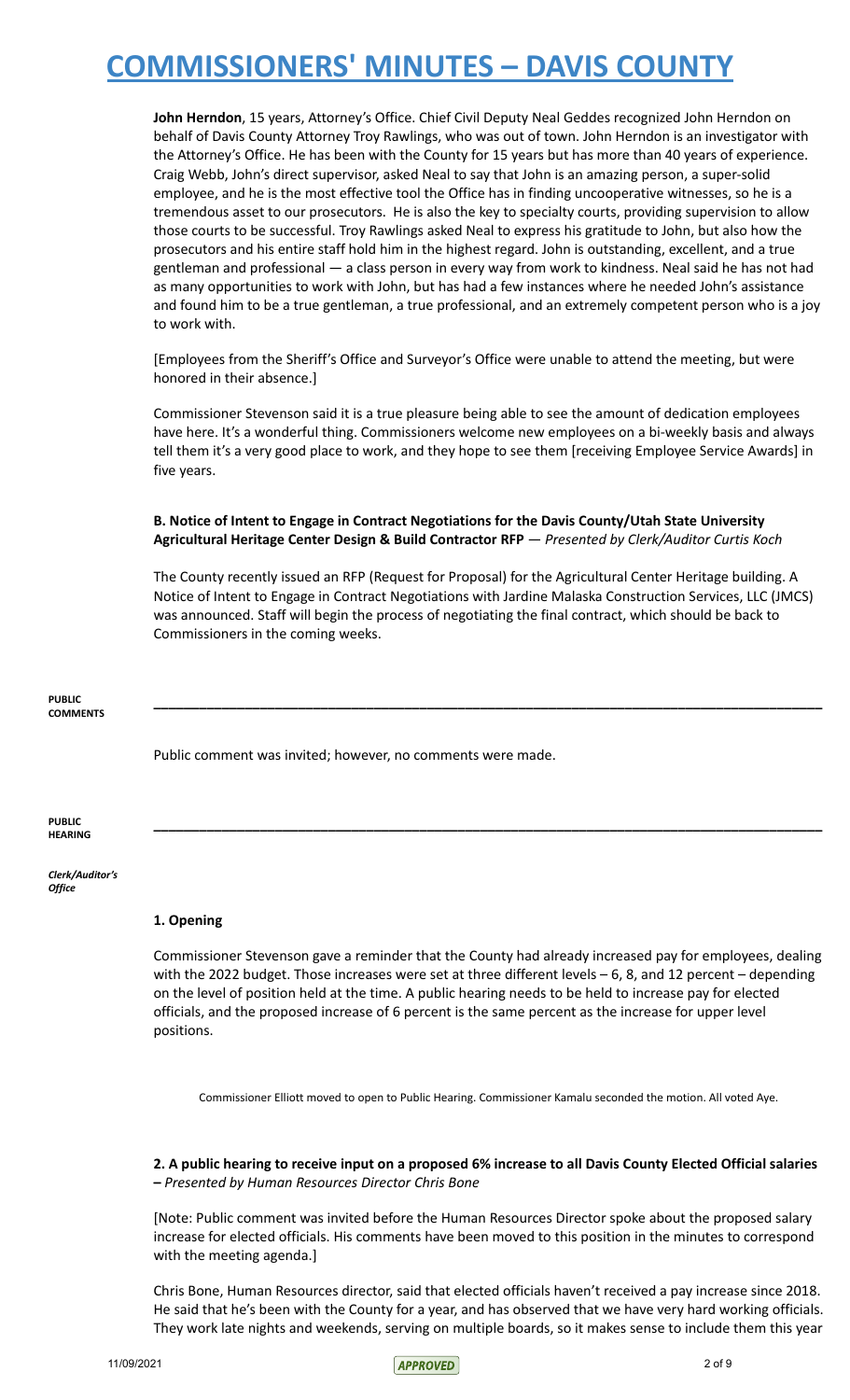in what was done for grade 20 and higher. The 6 percent increase will be ongoing, but not with another 6 percent at the start of the year  $-$  just 6 percent moving forward from here.

## **3. Public Comments: (3 minutes per person)**

Commissioner Stevenson invited public comment.

**Michelle Sharf** introduced herself and stated that she wanted to ask clarifying questions. She first asked whether the 6 percent would be ongoing and was informed that it would be. She then asked if the proposed budget for the following year included an additional 6 percent and was told it did not.

Commissioner Stevenson, to provide further clarification, said that at last count there were 159 openings at the County due to workforce issues and losing people to other agencies where wages had been raised. In response, Davis County increased pay, especially for levels 1 through 13, because fast food establishments pay more than the County is paying some police officers. Pay for mid-level positions was raised 8 percent, and higher positions were given a 6 percent increase in line with Social Security increases. The last major increase for elected people was in 2018.

Commissioner Stevenson pointed out that there is no tax increase in the budget and the County is able to maintain services. It's been a philosophy the County has had for a number of years to try to be very equitable with everything it's doing and to use efficiencies to keep taxes down. Hopefully it will still be good for another 2 to 5 years. He commended department directors and staff for being willing to figure out efficiencies and keep operations going with fewer people.

Commissioner Kamalu said there was no cost of living allowance last year because, at the beginning of the pandemic, no one was sure what was going to happen to revenues.

Commissioner Elliott added that a 1 or 2 percent cost of living increase was given to employees in 2020, but Commissioners chose not to give elected officials a pay increase at that time.

Clerk/Auditor Koch verified that all employees were given a 3 percent increase in 2018, 1 percent in 2019, 2 percent in 2020, and zero percent in 2021. Elected officials received a 3 percent increase in 2018 and 1 percent in 2019; they received no increase in 2020 or 2021.

## **4. Closing**

Motion to Close the Public Hearing and Motion to Approve: Com. Elliott Seconded: Com. Kamalu All voted Aye

**PUBLIC HEARING ACTION ITEM**

*Clerk/Auditor's Office*

Resolution and Budget Opening #2021-557 for 6 percent increase to all Davis County Elected Official Salaries

**1. Approval of Resolution and Budget Opening #2021-557 for 6 percent increase to all Davis County Elected Official Salaries** — *Presented by Clerk/Auditor Curtis Koch*

**\_\_\_\_\_\_\_\_\_\_\_\_\_\_\_\_\_\_\_\_\_\_\_\_\_\_\_\_\_\_\_\_\_\_\_\_\_\_\_\_\_\_\_\_\_\_\_\_\_\_\_\_\_\_\_\_\_\_\_\_\_\_\_\_\_\_\_\_\_\_\_\_\_\_\_\_\_\_\_\_\_\_\_\_\_\_\_\_**

Terms: Payable in the amount of \$16,798 cumulative, beginning 11/9/21 to 12/31/2021. *See Attachment A, "November 9, 2021 Resolution & Budget Opening Items."*

> Motion to Approve: Com. Elliott Seconded: Com. Kamalu All voted Aye

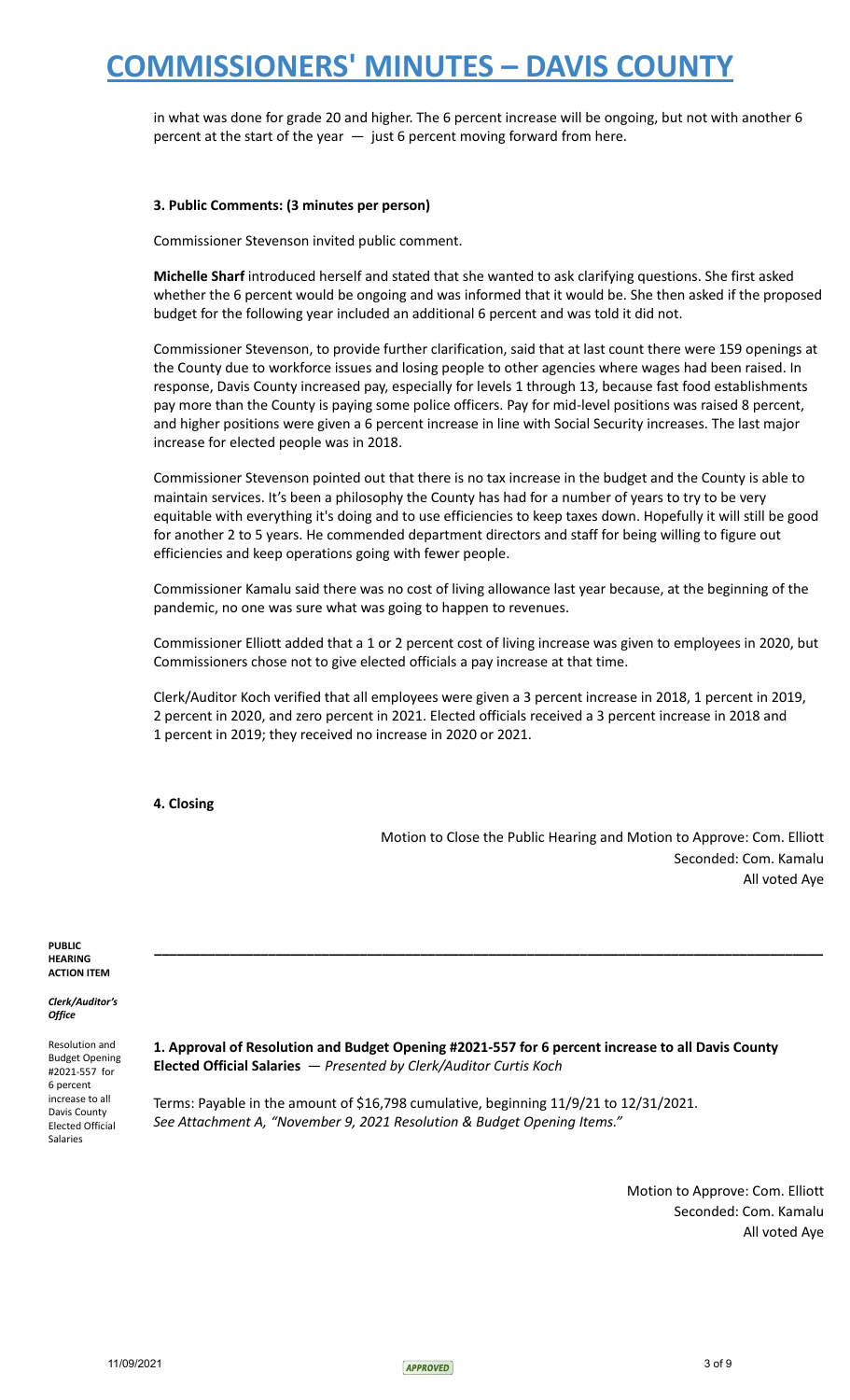### **BUSINESS/ ACTION**

### *Commission*

| Reappointment    |
|------------------|
| of Ann Hansen    |
| to the Bountiful |
| Irrigation       |
| District Board   |
| of Trustees      |
|                  |

**2. Approval of the Resolution and reappointment of Ann Hansen to the Bountiful Irrigation District Board of Trustees** — *Presented by Commissioner Stevenson*

**\_\_\_\_\_\_\_\_\_\_\_\_\_\_\_\_\_\_\_\_\_\_\_\_\_\_\_\_\_\_\_\_\_\_\_\_\_\_\_\_\_\_\_\_\_\_\_\_\_\_\_\_\_\_\_\_\_\_\_\_\_\_\_\_\_\_\_\_\_\_\_\_\_\_\_\_\_\_\_\_\_\_\_\_\_\_\_\_**

Terms: Beginning 1/1/2022 to 12/31/2025.

Motion to Approve: Com. Elliott Seconded: Com. Kamalu All voted Aye

### *CED*

Resolution and Interlocal Cooperation Agreement #2021-558 with North Salt Lake for CDBG funding for the Overland Street Project

SSBG Agreement #2021-559 with NAMI Utah funding a Mental Health Court Mentor program

Agreement #2021-560 with Wander App, Inc. to provide a digital map of Davis County through their Destination Experience platform

**3. Adoption of Resolution and Interlocal Cooperation Agreement #2021-558 with North Salt Lake City for Community Development Block Grant (CDBG) funding for the Overland Street Project** — *Presented by Community and Economic Development Director Kent Andersen*

Terms: Payable in the amount of \$48,000, beginning 7/1/2021 to 6/30/2022.

**4. Approval of Social Services Block Grant (SSBG) Agreement #2021-559 with the National Alliance on Mental Illness (NAMI) Utah funding a Mental Health Court Mentor program for low-to-moderate income (LMI) residents in Davis County** — *Presented by Community and Economic Development Director Kent Andersen*

Terms: Payable in the amount of \$25,000, beginning 7/1/2021 to 6/30/2022.

**5. Approval of Contract #2021-560 with Wander App, Inc. to provide a digital map of Davis County through their Destination Experience platform with the intent of being a primary guide for visitor recreation, dining and entertainment** — *Presented by Community and Economic Development Director Kent Andersen*

Not all of the app's functions are completely available now, but should be available by the end of next year. The app will be rolled out right away. Those using the app can download maps before heading into the backcountry and be able to access them without wireless access using GPS. There is a 3D component to the app, which will map locations such as Antelope Island, shopping centers, and trails. Terms: Payable in the amount of \$30,000, beginning 11/9/2021 to 11/30/2026.

Agreement #2021-561 with Grantanalyst.com (dba ZoomGrants) for Software as a Service (SaaS) grants life-cycle management ZoomGrants.co

m subscription

**6. Approval of Contract #2021-561 with Grantanalyst.com (dba ZoomGrants) for Software as a Service (SaaS) grants life-cycle management ZoomGrants.com subscription including unlimited applications received, user accounts, and technical support** — *Presented by Community and Economic Development Director Kent Andersen*

It was noted that the contract was approved as to form by the attorneys, but a question was asked regarding the duration of the contract. Commissioners were told that it is a one year contract, running Nov. 1, 2021, to Nov. 30, 2022. Terms: Payable in the amount of \$6,500 (\$4,000 program fee due in November 2021 with a \$2,500 renewal in January 2022), beginning 11/1/2021 to 11/30/2022.

Agreement #2021-562 with Utah Sports Commission to use parking lots at the Legacy Center

**7. Approval of Agreement #2021-562 with Utah Sports Commission to use parking lots at the Legacy Center for the Utah Championship golf tournament at no cost** — *Presented by Community and Economic Development Director Kent Andersen*

Terms: Beginning 7/18/2022 to 8/10/2022.

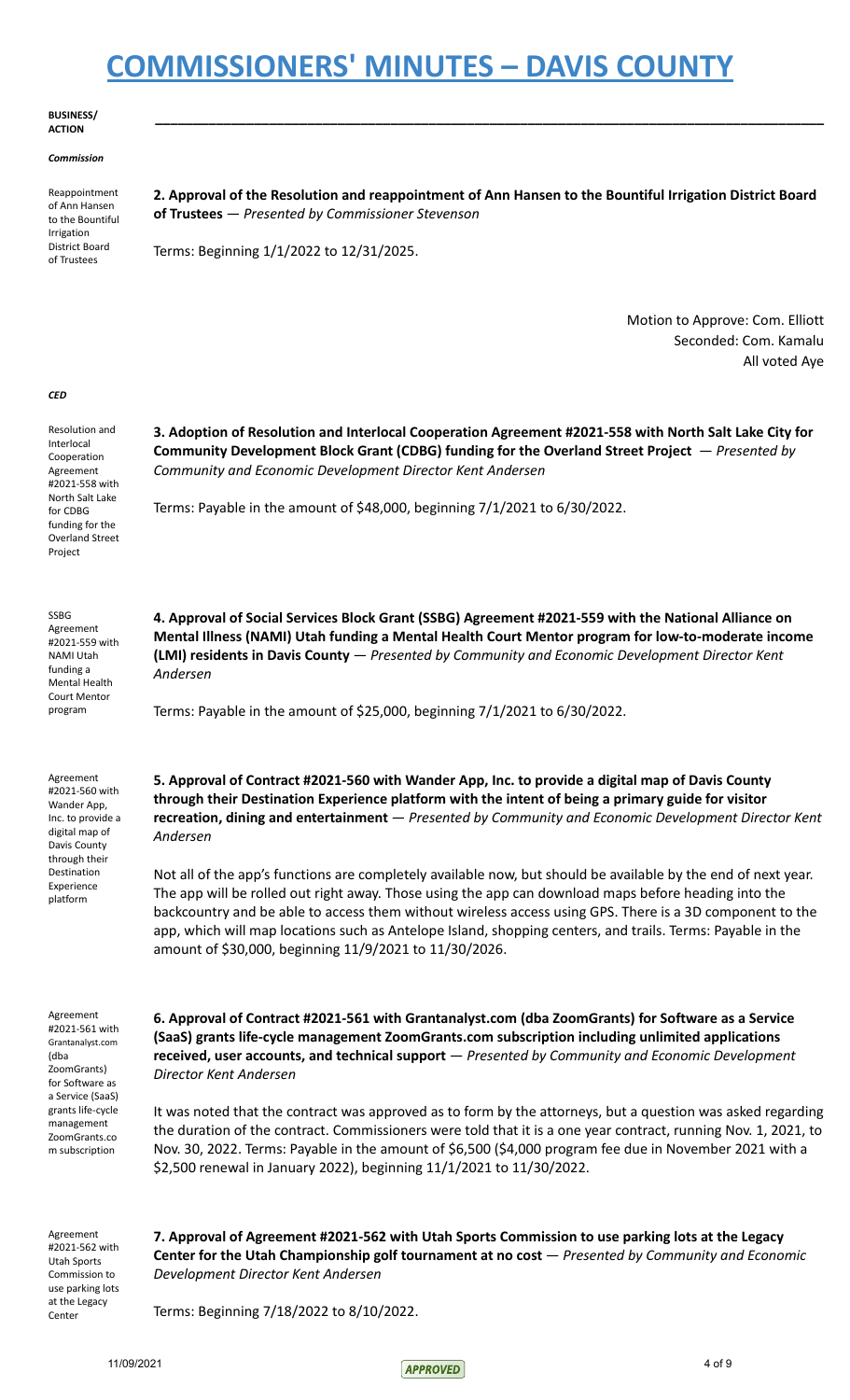**Ordinance** #7-2021 establishing temporary land use regulation pertaining to all agriculture protection areas in unincorporated Davis County.

**8. Adoption of Ordinance #7-2021 establishing temporary land use regulation pertaining to all agriculture protection areas in unincorporated Davis County** — *Presented by Planning Manager Jeff Oyler*

The following was read to provide details of what this temporary ordinance will do:

With regards to property or properties that was/were in an agriculture protection area on the effective date of this temporary ordinance, but was/were removed from an agriculture protection area after the effective date of this temporary ordinance and prior to the expiration of this temporary ordinance, Davis County prohibits the erection, construction, reconstruction, or alteration of any building or structure or the approval of any subdivision. This ordinance shall commence on the effective date as defined in Section 4 and shall remain in effect through May 9, 2022, unless extended beyond May 9, 2022, or terminated prior to May 9, 2022, by action of the Davis County Legislative Body.

It was clarified that the ordinance would come before the Commission if it is to be extended, otherwise it will dissolve automatically on the termination date. Terms: Beginning 11/9/2021 to 5/9/2022.

> Motion to Approve Items 3-8: Com. Kamalu Seconded: Com. Elliott All voted Aye

### *Golf Course*

Ratification of Amendment #2019-631-B to the Valley Golf Course Cafe contract reassigning the contract to Sarah Porter and Par5 Grill

**9. Ratification of Amendment #2019-631-B to the Valley Golf Course Cafe contract reassigning the contract to Sarah Porter and Par5 Grill** — *Presented by Director of Golf Dustin Volk*

Dustin Volk explained that Ken Richardson, the owner/operator of the EMSG Food Service and FundRacer, had been running concessions at several golf courses throughout the valley. Things were going well until COVID-19 hit, and he has had to slowly liquidate his business since then. Sarah Porter has been working as a manager at the Valley View Golf Course Café for the last 15 months, and Richardson has turned the café over to her to run. Richardson wanted to be out by the end of October, which is why this item is a ratification. Commissioner Stevenson signed the contract last week, when there was no Commission Meeting, so she could get up and running and obtain a beer license from DABC. Volk said he is confident Porter can do a good job, but added that the contract is for two years with no further commitment. The contract will be reevaluated at the end of 2023. Terms: Payable in the amount of \$16,900 (\$650/month for 26 months), beginning 11/1/2021 to 12/31/2023.

> Motion to Approve: Com. Elliott Seconded: Com. Kamalu All voted Aye

*Health Department*

Agreement #2021-563 with the University of Utah, Utah Poison Control Center, College of Pharmacy to provide a variety of services

**10. Approval of Outreach Education Agreement #2021-563 with the University of Utah, Utah Poison Control Center, College of Pharmacy to provide a variety of services in connection with poison control prevention and educational outreach efforts** — *Presented by Commissioner Kamalu*

Commissioner Kamalu presented three contracts from the Health Community Services division on behalf of Health Department Director Brian Hatch, who was busy with immunizations.

Agreement terms: Receivable in the amount of \$2,500, beginning 9/1/2021 to 8/1/2022.

**MOA** #2021-564 with the Utah Highway Safety Office for funding related to Child Passenger Safety

**11. Approval of Memorandum of Agreement (MOA) #2021-564 with the Utah Highway Safety Office for funding to encourage the Davis County Health Department to continue supporting their Child Passenger Safety (CPS) Program and activities designed to increase the use of appropriate safety restraint systems** — *Presented by Commissioner Kamalu*

Terms: Receivable in the amount of \$10,000 beginning 10/1/2021 to 9/30/2022.

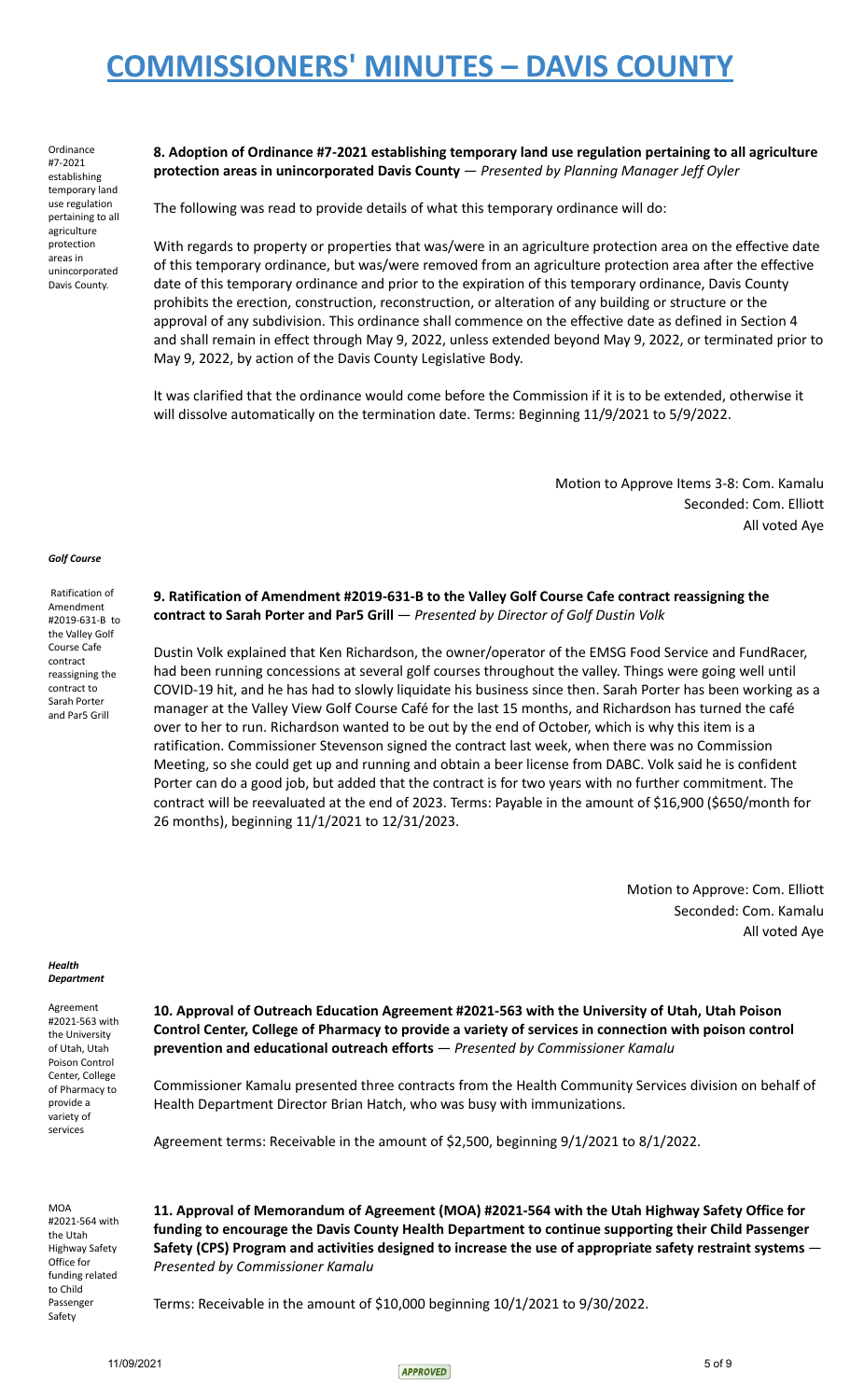Public Health Crisis Response **Workforce Supplemental** SFY 2022 Contract #2021-565 with the Utah Department of Health for personnel for COVID-19 response needs

**12. Approval of Public Health Crisis Response Workforce Supplemental SFY 2022 Contract #2021-565 with the Utah Department of Health to recruit, hire, and train personnel to address projected jurisdictional COVID-19 response needs** — *Presented by Commissioner Kamalu*

Terms: Receivable in the amount of \$472,230, beginning 9/1/2021 to 6/30/2023.

Commissioner Kamalu reported that things are off to a great start in the vaccination of the newly-eligible population, ages 5 to 11. The Health Department is doing a great job at the Legacy Events Center, and there are a lot of people coming in.

> Motion to Approve Items 10-12: Com. Kamalu Seconded: Com. Elliott All voted Aye

#### *Information Systems*

Agreement #2021-566 with ConvergeOne, Inc. for Prognosis Monitoring Solution Software to troubleshoot phone lines issues.

## **13. Approval of Contract #2021-566 with ConvergeOne, Inc. for Prognosis Monitoring Solution Software to troubleshoot phone lines issues** — *Presented by Information Systems Director Mark Langston*

The Prognosis software was approved, budget-wise, a month ago. The contracts are now in place, and the software will help troubleshoot phone lines. Terms: Payable in the amount of \$56,000 over three years [\$56,308 beginning 11/9/2021 to 11/9/2024].

> Motion to Approve: Com. Kamalu Seconded: Com. Elliott All voted Aye

### *Library*

Summary List #2021-567 of low dollar contracts signed by the Library Director **14. Approval of Summary List #2021-567 of low dollar contracts signed by the Library Director** — *Presented by Library Director Josh Johnson*

This group of low-dollar agreements range from costs associated with the opening of the new library building, including origami activities and food at opening celebrations, to databases. One of the databases on the list is Morningstar, which offers economic and investing advice. Terms: Payable in the amount of \$12,250.86.

Summary List #2021-568 for the donation of books and materials over \$50 from July 2021 to September 2021

15. Approval of Summary List #2021-568 for the donation of books and materials over \$50 from July 2021 **to September 2021** — *Presented by Library Director Josh Johnson*

It was noted that the Library did not accept book donations for about a year-and-a-half, in 2020 and the first part of 2021. The Library assigns a dollar amount to donations based on prices that would be charged if the items were sold at the book sale. Terms: Beginning July 2021 to September 2021.

Agreement #2021-569 with EBSCO Publishing Inc. for digital magazine service

**16. Approval of Agreement #2021-569 with EBSCO Publishing Inc. for digital magazine service** — *Presented by Library Deputy Director Ellen Peterson*

The contract is for a digital magazine service called Flipster. The amount of the contract is \$15,794.78 cents for magazines ordered by the Library, and then a 5 percent platform fee. It was noted that this is a DocuSign contract, and Commissioner Stevenson will receive an email from the vendor. Terms: Payable in the amount of \$16,585.52 (\$15,794.78 in services, \$789.74 platform fee), beginning 11/9/2021 to 10/31/2022.

> Motion to Approve Items 14-16: Com. Kamalu Seconded: Com. Elliott All voted Aye

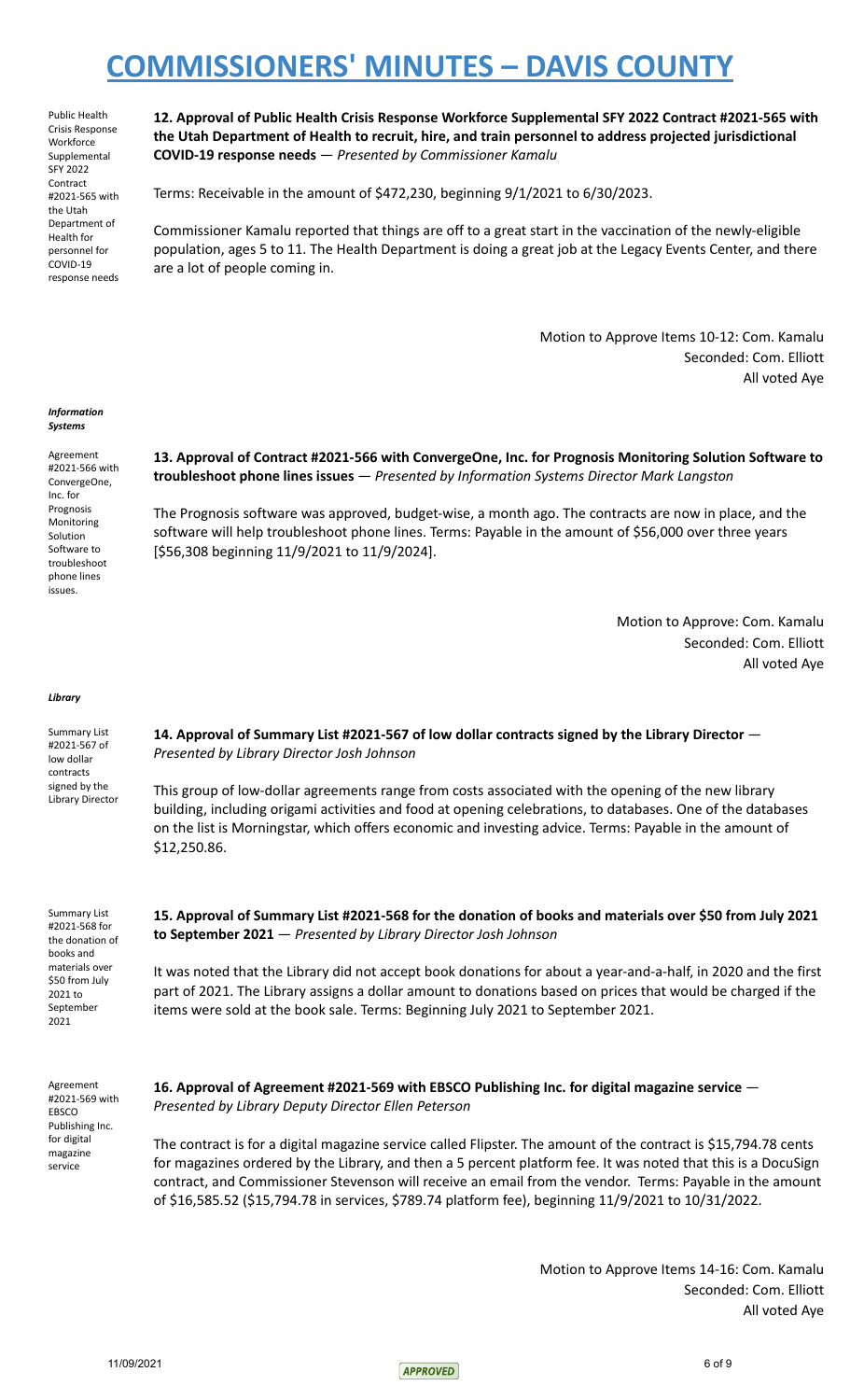### *Sheriff's Office*

Termination of affiliation notice #2012-190-A to Davis Hospital and Medical Center for paramedic clinical training

**17. Ratification of the Termination of affiliation notice #2012-190-A to Davis Hospital and Medical Center regarding paramedic clinical training** — *Presented by Chief Deputy Susan Poulsen*

The affiliation will be ending due to changes to the paramedic program [transferring services out of the Sheriff's Office and to other agencies]. Terms: Beginning 5/12/2012 to 11/25/2021.

JAG reimbursement grant award notification #2021-522-A from CCJJ for equipment

**18. Acceptance of the JAG reimbursement grant award notification #2021-522-A from the Commission of Criminal and Juvenile Justice (CCJJ) for equipment to be used for law enforcement purposes** — *Presented by Chief Deputy Susan Poulsen*

**\_\_\_\_\_\_\_\_\_\_\_\_\_\_\_\_\_\_\_\_\_\_\_\_\_\_\_\_\_\_\_\_\_\_\_\_\_\_\_\_\_\_\_\_\_\_\_\_\_\_\_\_\_\_\_\_\_\_\_\_\_\_\_\_\_\_\_\_\_\_\_\_\_\_\_\_\_\_\_\_\_\_\_\_\_\_\_\_**

Terms: Receivable in the amount of \$3,982, beginning 11/1/2021 to 3/31/2022.

Motion to Approve Items 17-18: Com. Elliott Seconded: Com. Kamalu All voted Aye

**CONSENT ITEMS**

**Indigent Hardship Register**

Hardship Abatement Register

Indigent

A motion was made to hold hearings for those on the register.

Motion: Com. Elliott Seconded: Com. Kamalu All voted Aye

Commission Meeting Minute

# **Meeting Minutes**

B. Regular Commission Meeting Minutes: October 12, 2021

C. Work Session Minutes: October 19, 2021

Motion to Approve Minutes as Presented: Com. Kamalu Seconded: Com. Elliott All voted Aye

Commissioner Elliott moved to recess to the Board of Equalization. Commissioner Kamalu seconded the motion. All voted Aye.

**\_\_\_\_\_\_\_\_\_\_\_\_\_\_\_\_\_\_\_\_\_\_\_\_\_\_\_\_\_\_\_\_\_\_\_\_\_\_\_\_\_\_\_\_\_\_\_\_\_\_\_\_\_\_\_\_\_\_\_\_\_\_\_\_\_\_\_\_\_\_\_\_\_\_\_\_\_\_\_\_\_\_\_\_\_\_\_\_**

**BOARD OF EQUALIZATION**

Property Tax Register

Property Tax Register matters were presented by Curtis Koch, Davis County Clerk/Auditor, as follows:

# **Auditor's Adjustments**

**Appeals**

- A report with various recommended Approved Appeals totaling \$3,975,188
- A report with various parcels recommended for denial
- A report with one item that was withdrawn
- A report with recommendations from hearings totaling \$165,000

 $11/09/2021$   $7$  of 9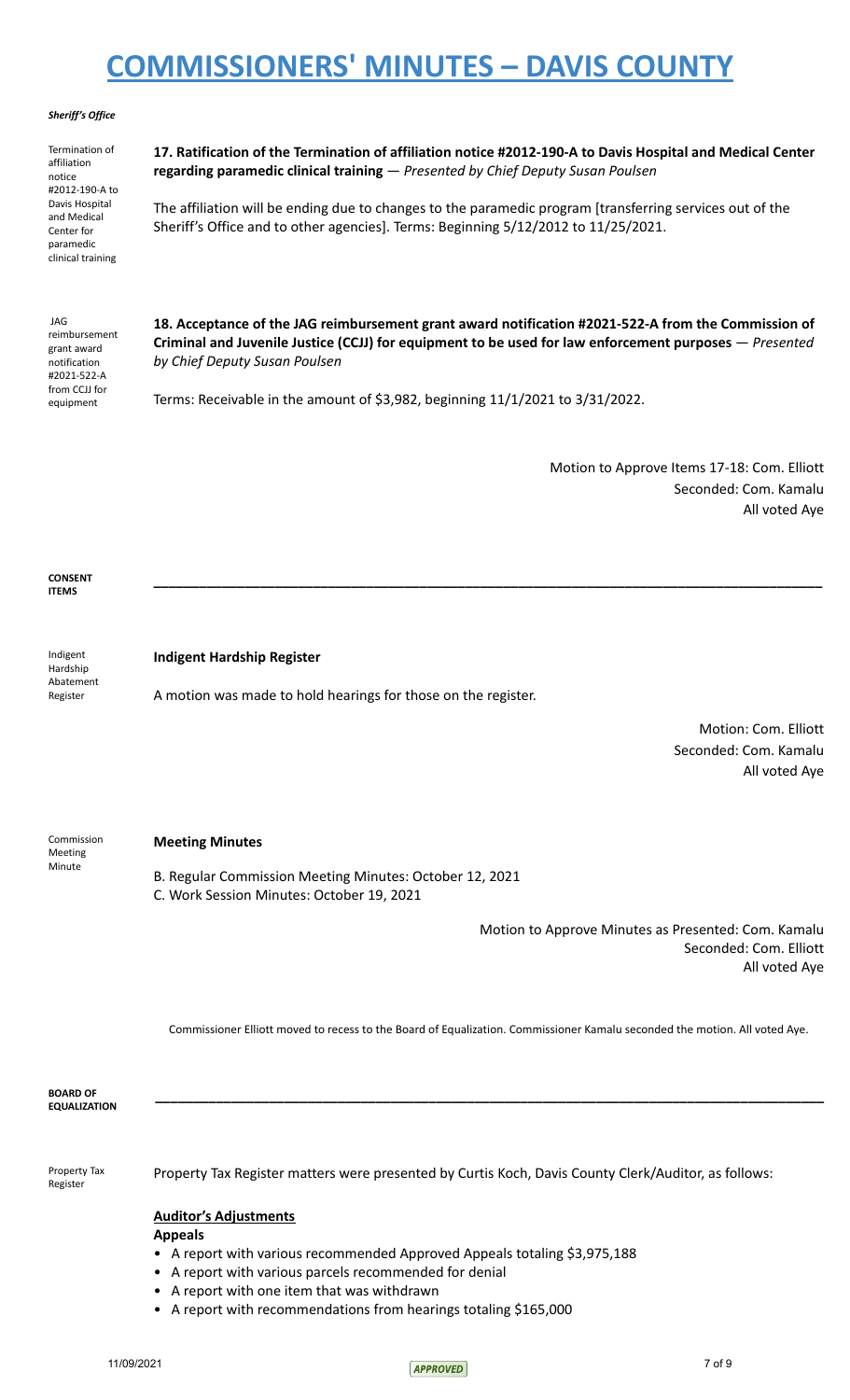## **Abatements**

- Thirty-seven Late Applications for Abatements recommended for approval
- One abatement recommended for denial

## **Corrections**

- Six corrections that are Veteran Exemption Tax Abatements
- Two properties owned or partially owned by tax exempt entities

### **Assessor's Adjustments**

**Corrections**

• An Assessor's Initiated Corrections report with various corrections totaling \$1,570,136

Motion to Approve: Com. Kamalu Seconded: Com. Elliott All voted Aye

Commissioner Kamalu moved to reconvene the Commission Meeting. Commissioner Elliott seconded the motion. All voted Aye.

**\_\_\_\_\_\_\_\_\_\_\_\_\_\_\_\_\_\_\_\_\_\_\_\_\_\_\_\_\_\_\_\_\_\_\_\_\_\_\_\_\_\_\_\_\_\_\_\_\_\_\_\_\_\_\_\_\_\_\_\_\_\_\_\_\_\_\_\_\_\_\_\_\_\_\_\_\_\_\_\_\_\_\_\_\_\_\_\_**

### **COMMISSION COMMENTS**

#### Commissioner Elliott

**Commissioner Elliott** said that he recently attended the annual Mosquito Abatement Conference with all the Mosquito Abatement Districts in Utah. The information shared at the conference is scary, especially when mentioning what goes on in other countries where there is less mosquito abatement and vector control done to control diseases. Among those diseases are Chikungunya, Zika, and several others that are prevented by having mosquito abatement and the patrols to spray and control vectors in Davis County. Commissioner Elliott said there has been a lot of push lately to say we don't need mosquito abatement, but he thinks it is needed in our County and the resources we have to put toward keeping mosquito populations down. There have been fewer mosquito abatement drivers this year, and having difficulties getting employees might be why there was an uptick. He expressed his gratitude for the Abatement District for taking care of some of those pesky little things.

Commissioner Elliott reported that the Waste Management Conference was also held, with forward thinking about how to solve waste and trash issues. There were a lot of good, inspirational speakers. One talk was about someone who made a million-dollar business starting with taking a picture of a piece of trash and putting it on Instagram. He took an artistic approach and then identified where that trash was. His friend did the same, then they built a program and algorithms so cities can identify where trash is and how to effectively deal with trash movement and receptacles for events such as a big party coming to a county or city, because cities and counties spend millions of dollars to clean up trash. The business is now world-wide.

**Commissioner** Kamalu

**Commissioner Kamalu** said Commissioners have striven to be proactive in outreach to the public. When a couple of them came into office in 2019, they and existing Commissioner Elliott were interested in making Regular Commission Meetings available through live streaming and viewable from the website after the fact. This has been helpful, particularly during pandemic when there were a lot of people waiting to hear information as quickly as they could. They were also interested in, and careful to, receive important information from all of the various departments and bring it together in a digital newsletter. That newsletter, the County Connector, was started in January and goes out every month. It is intentionally put together to not be overwhelming or long, but it has highlighted things that are important and helpful, and also fun, to know about Davis County. Again, it's a proactive outreach to the public, being very transparent and open, and hopefully helping citizens and growing numbers of people who find out and can sign up. Some key people have been involved in managing the newsletter and added the extra work into their existing duties, including Jake Gardner from IS and Cynda Melville from the Commission Office. The newsletter has been a good thing, and timely during the pandemic, she said. It's free and people can sign up from the website and unsubscribe at any time, but there are a growing number of subscribers.

Commissioner Stevenson

**Commissioner Stevenson** thanked the Clerk/Auditor and his staff, especially Brian McKenzie, for their work on elections – everything went smoothly. He recognized that local municipalities are losing a number of mayors and council people who chose not to run or were not successful in reelection, and he welcomed all of the new local leaders and said he looks forward to working with them.